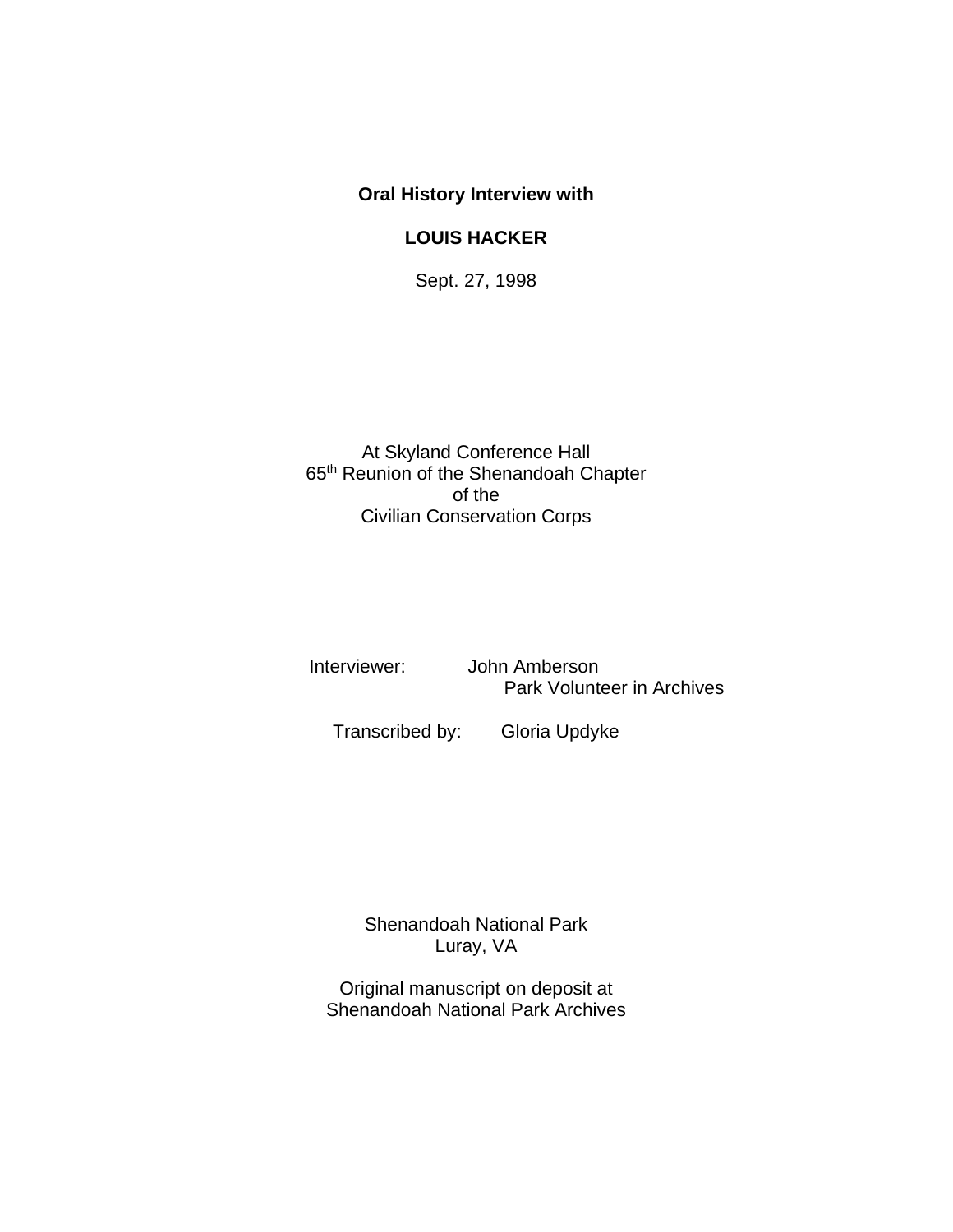# **INDEX**

| Allentown, PA                                           | page<br>2,3,10,12                            |    |
|---------------------------------------------------------|----------------------------------------------|----|
| Camp 3                                                  | 3                                            |    |
| Camp life                                               |                                              |    |
| Cold barracks                                           | 4                                            |    |
|                                                         | 4                                            |    |
| <b>Education programs</b><br>Food                       | 5                                            |    |
|                                                         | 4                                            |    |
| Getting dumped out of bunk                              |                                              |    |
| Recreation and sports                                   | 8                                            |    |
| Crafts                                                  | 9                                            |    |
| Football, baseball, ping pong, pool                     |                                              | 9  |
| Lunches in the field                                    | 6,7                                          |    |
| Town, going in to                                       | 9                                            |    |
| Non-alcoholic beer                                      | 9                                            |    |
| Townspeople                                             | 10                                           |    |
| CCC                                                     |                                              |    |
| Age entered                                             | 1                                            |    |
| Army officers                                           | $\begin{array}{c} 3 \\ 3 \\ 8 \end{array}$   |    |
| Arriving by train                                       |                                              |    |
| Clothing                                                |                                              |    |
| Dentist, doctor, no barber                              | 8                                            |    |
| <b>Enlistment period</b>                                | 3                                            |    |
| Finding out about                                       | $\overline{1}$                               |    |
| Friend wasn't accepted                                  | $\overline{2}$                               |    |
| Leaving CCC                                             | 10                                           |    |
| Copley, PA                                              | 1                                            |    |
| Custer                                                  | 4                                            |    |
| Elkton, VA                                              | 3,9                                          |    |
| Frackville, PA                                          | 3                                            |    |
| Kinnery, Mr.                                            | 4,9                                          |    |
| Miller, Mr.                                             | 13                                           |    |
| Movolinski                                              | $\overline{\mathbf{c}}$                      |    |
| Panama City                                             | $\overline{2}$                               |    |
| Philadelphia, PA                                        | 11                                           |    |
| 20 <sup>th</sup> Century Club, evicting amputee marines |                                              | 11 |
| Roach, Clyde                                            | 5                                            |    |
| Giving him G.I. bath                                    | 5                                            |    |
| Schuylkill, PA                                          |                                              |    |
| Shenandoah                                              |                                              |    |
| Spotswood                                               |                                              |    |
| Washington                                              | $\begin{array}{c}\n3 \\ 3 \\ 5\n\end{array}$ |    |
| <b>Work</b>                                             |                                              |    |
| 13<br>Broken shovels, charged 40 cents                  |                                              |    |
| <b>Building walls</b>                                   | 6                                            |    |
|                                                         |                                              |    |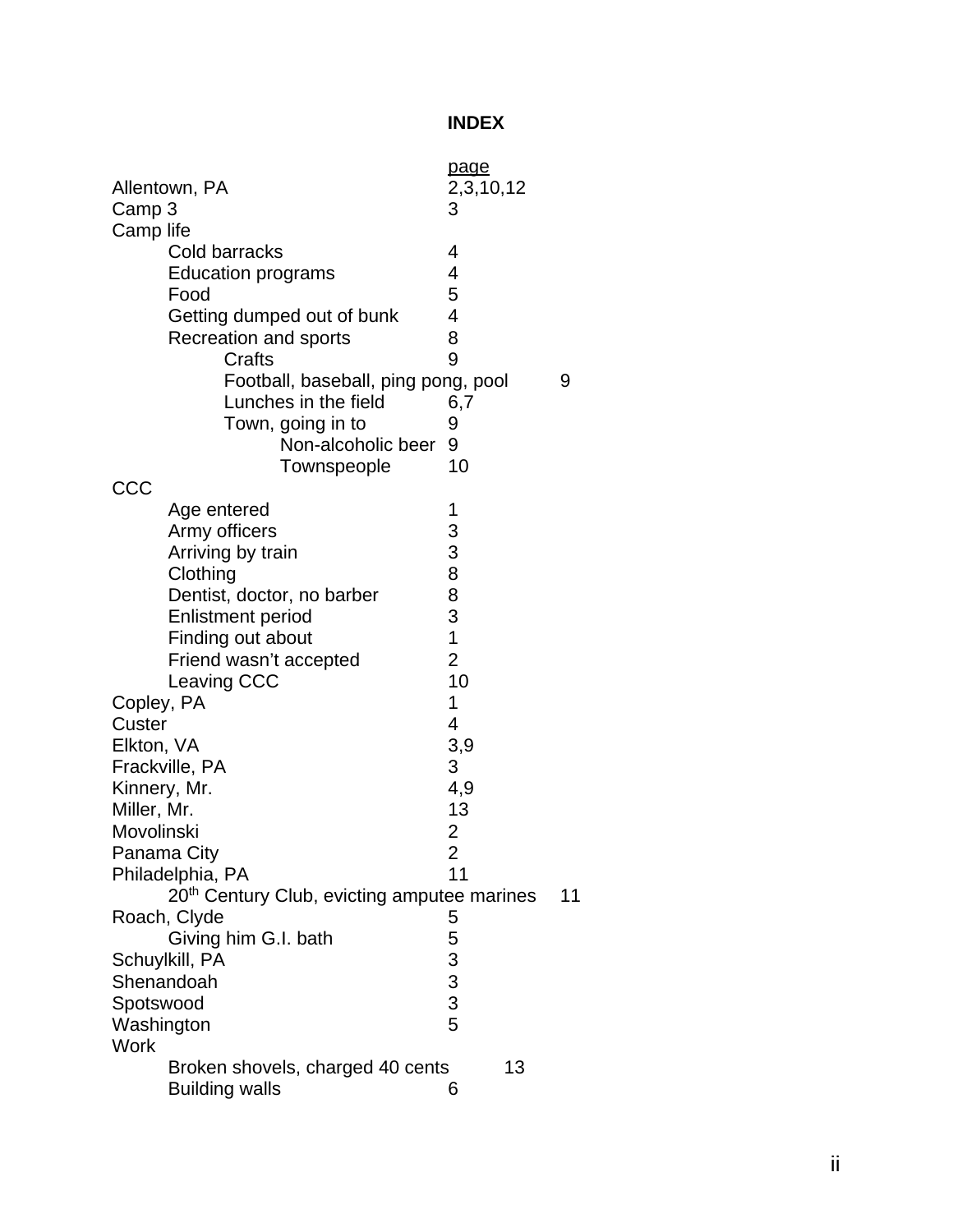| <b>Cutting chestnuts</b>                                    | 5     |  |
|-------------------------------------------------------------|-------|--|
| Dogwoods, transplanting                                     | 13,14 |  |
| Dogwood Terrace                                             | 13    |  |
| Erosion control                                             | 13    |  |
| Fire lines, fire lanes                                      | 6,10  |  |
| Knocking stumps out                                         | 6     |  |
| No KP                                                       | 5     |  |
| Not working in sub-zero                                     | 7     |  |
| 8 hour day                                                  |       |  |
| Work after CCC - knitting mill, Bethlehem Steel, Navy 11,12 |       |  |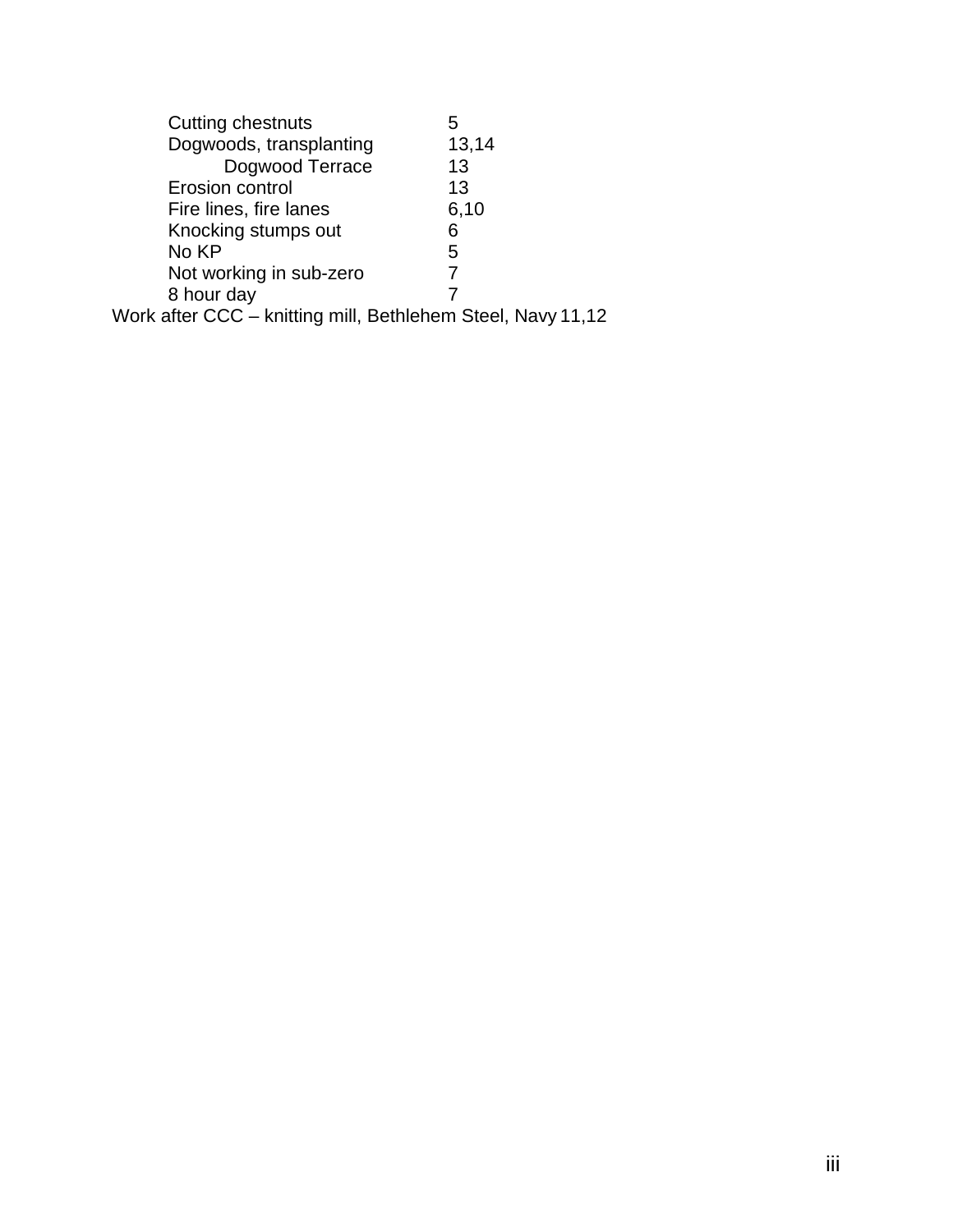## **Transcription**

JA: Seems like it's working. Ok, uh to set the stage here, we're recording this interview at the Conference Hall at Skyland and the date is September  $27<sup>th</sup>$ , 1998, and it's the annual reunion of the Shenandoah Chapter of the Civilian Conservation Corps. And uh, I guess that covers the beginning part. I'm sitting here today with Louis Hacker who was a member of the Civilian Conservation Corps. Uh, Mr. Hacker can you uh, tell us the, first of all Mr. Hacker, where were you born?

LH: I was born in Copley, Pennsylvania.

JA: And uh, what year was that?

LH: 1920.

JA: And uh, how long did you uh, how long did you live in that area?

LH: All my life.

JA: All your life?

LH: Mm hmm.

JA: Ok. When did you uh, what did you do when you grew up? Well, you started, you started the Conservation Corps when you were what age?

LH: 17.

JA: And uh, did you uh, what was your family doing at that time?

LH: Well, my father was deceased, and we uh, had a large family. 10 of us you know. My sister's were older and they kept the family together. They all worked hard and kept the family together.

JA: How did you hear about the Civilian Conservation Corps?

LH: Well it, through the newspaper. And then uh, like I say, we had no father, and the jobs were, were very few, and so my mother suggested going to the CC camp.

JA: What year was this?

LH: '37.

JA: 1937.

LH: Mm hmm.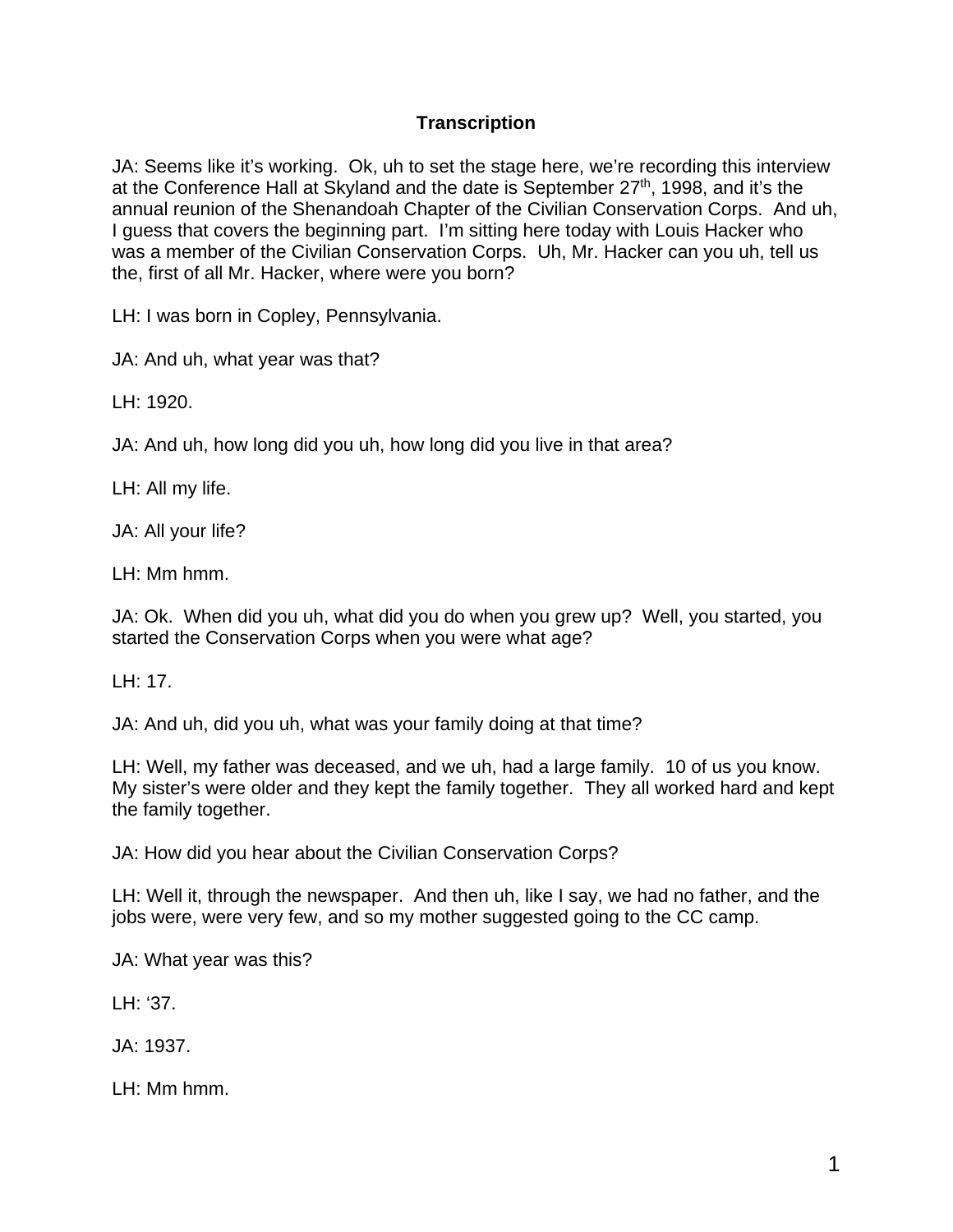JA: Tell me, then uh, what happened when you joined the Conservation Corps? Did uh, were you recruited in your home town, or did you?

LH: Well, we had a gang of fellows you know. And uh, we went to Allentown, the Armory, and we enlisted you know. We heard about it you understand, and we enlisted. Well, a few of us got in and one of our buddies, he was uh, disgusted because they wouldn't accept him. His father had a fairly decent job and they didn't find him povertystricken. His father owned a shovel and a cement quarry, making pretty good bucks, so they wouldn't accept him. It was just for people that needed bucks, understand. But although there was a lot of Jewish boys. They had, they got into the service. And they, they owned junkyards and everything, but it's political, you understand? See I don't know how they did it.

JA: Right.

LH: They had Movolinski, we had Max, we had a few Jews in there.

JA: Mm hmm.

LH: And they were wealthy. Now how did that happen, you know. And this poor guy, he, they wasn't that wealthy, but they wouldn't, they refused him, so he got tee'd off and went across the street and signed up for the army.

JA: Is that right?

LH: He went directly into the army. That was in '37.

JA: Was he paid better in the army?

LH: Oh, I believe he was. When the war broke out, he had, he was a master Sargent.

JA: No kidding.

LH: Mm hmm.

JA: Interesting.

LH: He had 3 stripes up and down you know. He was stationed down in Panama City, and uh, he was a good athlete. The army wanted him down there, you know, and.

JA: When you, when you were recruited, they, they uh, you eventually came up here to the Shenandoah National Park area. How did they, they send you? Where did you go first?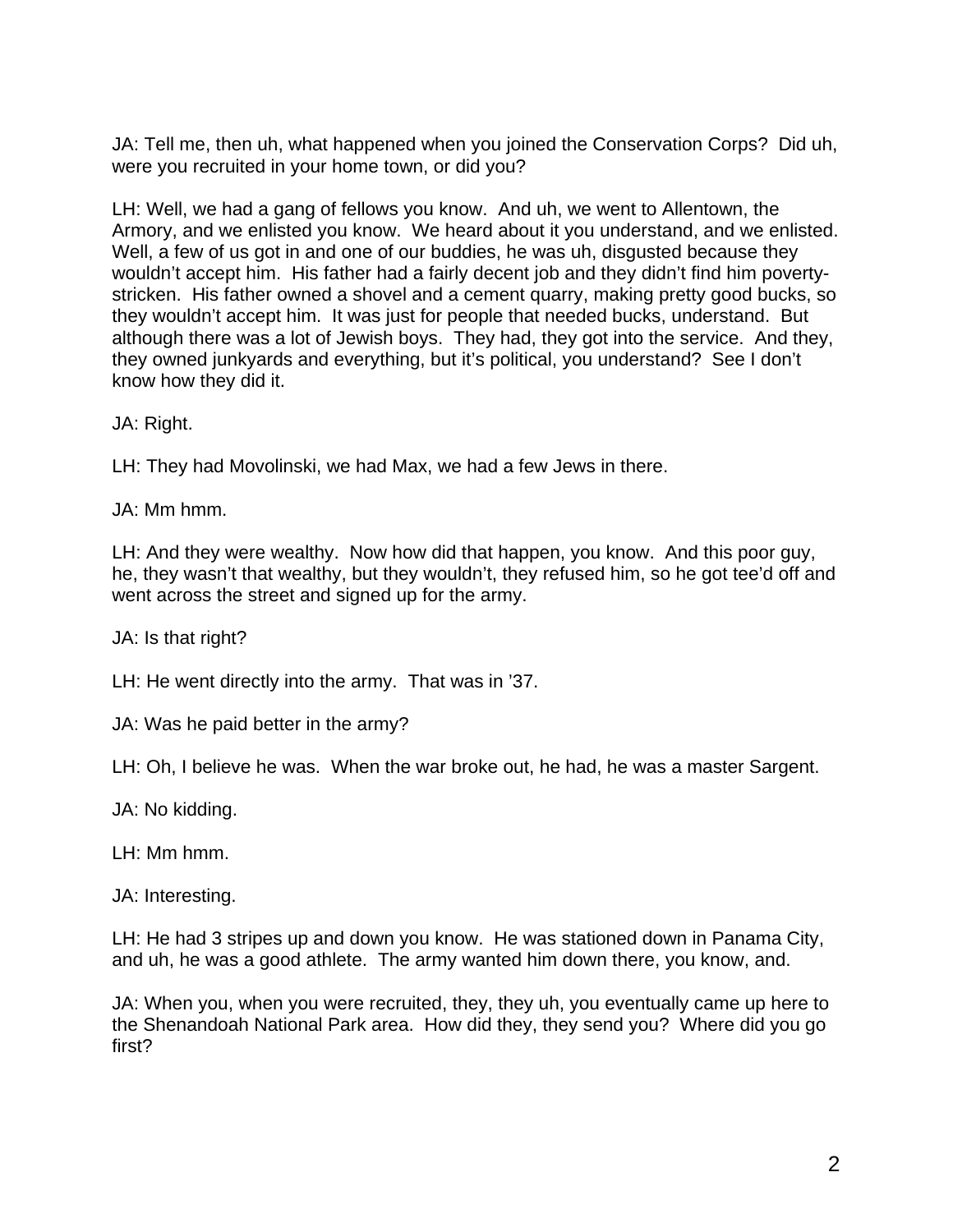LH: Well, we came directly from Allentown. Now uh, the camp that I got into, it was only half full. Understand, from local people to get, I don't know how they did it, but they got them right out of the hills there and put them in the camp, you know.

JA: Mm hmm.

LH: And uh, well we had, we had a gang from Frackville, Shenandoah, Schuylkill, up, up in the coal mines. And they had, well it was 50 of them they got from up in there. And we had a gang from Allentown that was 50 people there too, which. We had 2 carloads, and uh, they took us down in Allentown, and come on down and.

JA: On the train?

LH: On the train.

JA: Yeah, was it an open car?

LH: Oh no. Just as well be an open car. Because it was uh, you got off in the soot, you know with the steam there. And uh, like I said, every crossing, "Whoooo, whoooo." That's all you heard all the way down you know. We, we drove, we rode all night, you understand, from Allentown to Elkton. But you got down early in the morning, and they were all black you know and whatever. And that's how we got to Elkton.

JA: Yes.

LH: And we got on, trucks were waiting for us, you know. They had, had it all, they were waiting for us and took us up to the camp, and from there on, why uh.

JA: That was the beginning of your CCC career, huh?

LH: Right, right, right.

JA: And uh, what time did you get into, what time of year was this?

LH: I believe that this was October. See they had them October to March and March to October. 6 months, you had, you had to serve, you understand. And uh, that was in October.

JA: And they brought you up to which camp?

LH: Camp 3. The first one of Spotswood, er, Elkton, the lower one, right.

JA: And uh, you uh, it was a military run camp, is that correct?

LH: Oh, yes, we had army officers. We had a, a food tent and then we had a JGO, I think a second lieutenant you know, and then we had educational advisor, which uh was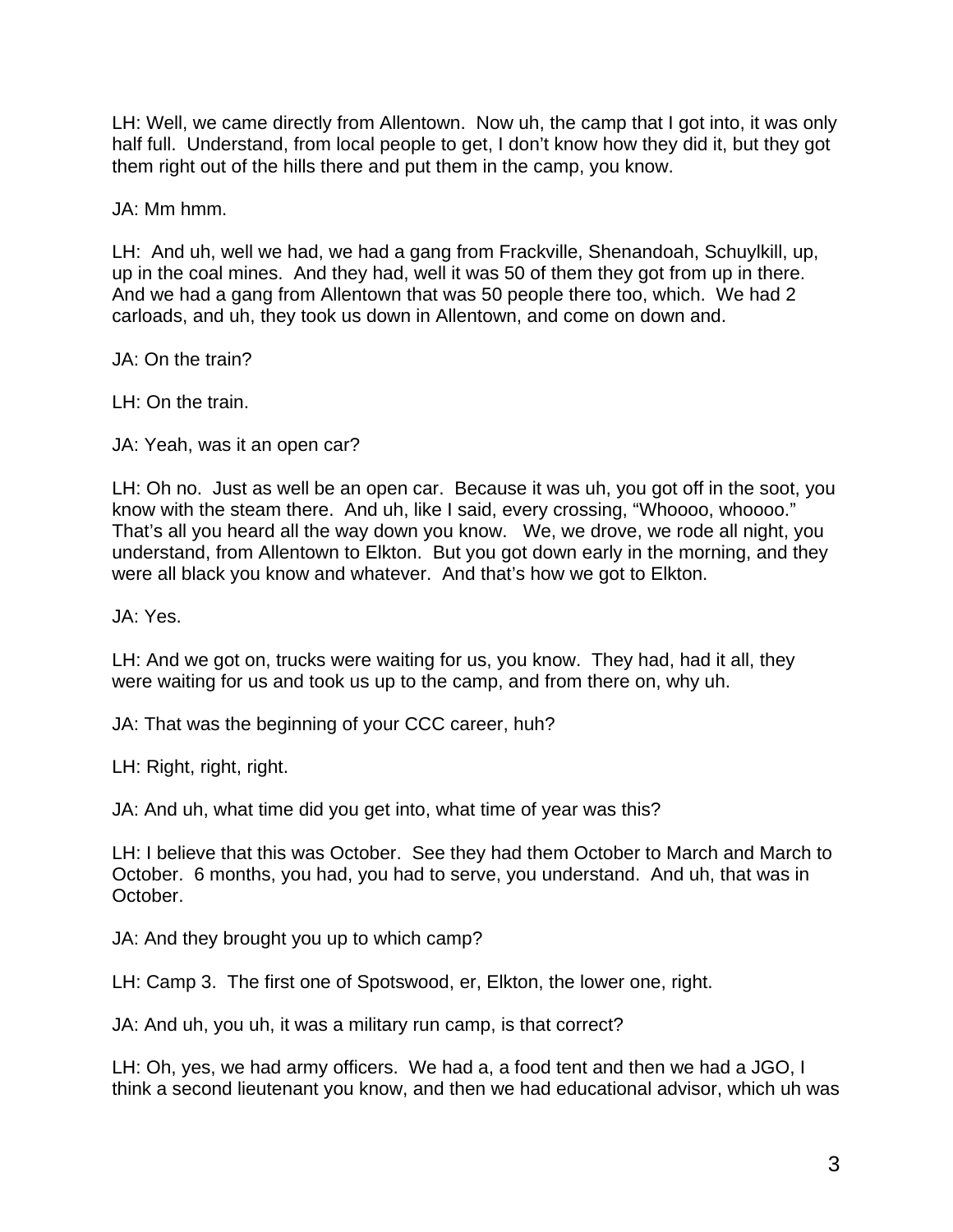a nice man, Mr. Kinney. He taught us everything that he knew, you know. Leather crafts, and whatever you were interested, photography you know. He knew a little bit about everything, enough to get you by, you know. Get you started.

JA: And uh, what was, what was camp life like? Did you get up early in the morning?

LH: Oh, 5:30. You got up, and uh, and uh, you couldn't horse around because, I know uh, old Custer was my leader, and I'd be one of the last ones, and it was cold in our barracks, you know. 'Cause a lot of times you looked down there's 40 guys laying there, you didn't see a head. They're all under the covers. It was cold. And you could see the snow blowing in the doors on some of them you know. And you'd holler down, "Hacker, Hacker," that was my name you know.

JA: Right.

LH: And uh, oh I'd let him holler you know, until, 'til the last minute, he'd come down and grab your bunk and raise you up.

JA: Dump you.

LH: Yeah, he'd dump you, he'd dump you over. You'd be wearing the bunk.

JA: Uh, was the, how did they heat the barracks?

LH: They had a wood-burning stove in each end of the barracks.

JA: And uh, it was probably pretty cold in the morning?

LH: Oh, we had an incident one time, that man had threw a log on the fire area, our end and he fell asleep, you know. The fires went out. Then you didn't see no head for awhile, you know.

JA: Right, you stayed under the covers.

LH: Everybody stayed under the covers, really extremely cold up there you know.

JA: Yeah. Then, then you had formation in the morning?

LH: Oh, yes. Reveille, what they would call it you know. You'd get out there in the morning. And uh, they'd maintain order, and you're walking to the, in the chow house you know. And sometimes it was incomparable, but they, that was the law, and the rules.

JA: Was the food pretty good?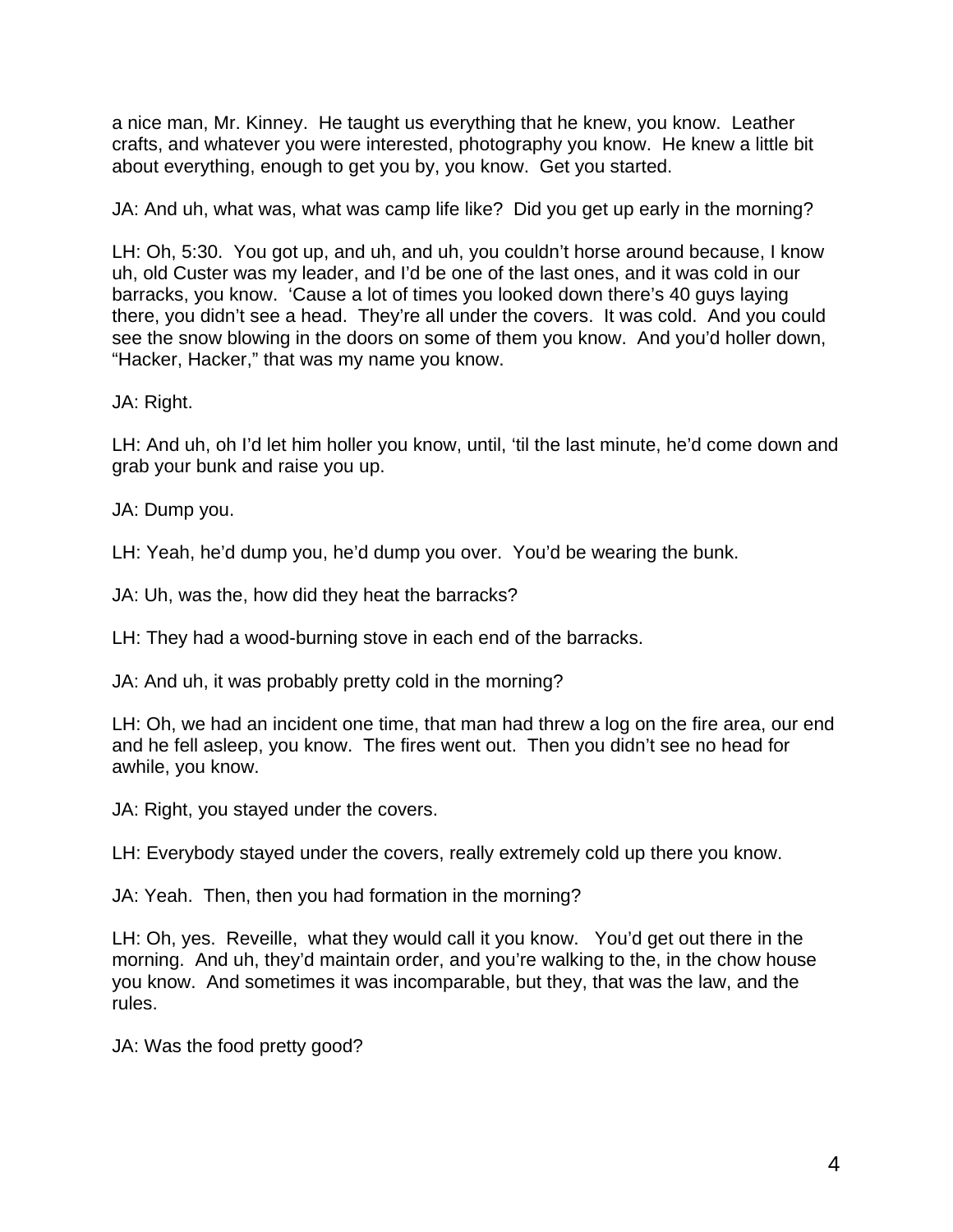LH: I, I thought it was alright. Some, some, some didn't as too well. They, I don't know, they had some kind of sausage that they called Vienna sausage, it was canned you know. And I don't know why, every time they had it, the garbage can was full, of everybody throwing it in. I don't know why they didn't get a, get a barrel a day, there were enough people aren't eating this, why are we giving it to them. Why didn't they stop? But they kept serving it. It was on the menu.

JA: Right. Well they have to follow their, their.

LH: They have to follow Washington, yeah.

JA: Well, did they, did they bring in fresh meat for dinner?

LH: Yes, we had, we had, I would say that the, the food was pretty good. Pretty good, yeah.

JA: Right.

LH: It was uh, it was I don't know, appetizing.

JA: Did they ever make uh, make the CCC guys work on KP, like they did in the army?

LH: No, I didn't, I don't believe I ever had that.

JA: No?

LH: But we had a man, what they had a, call a greasetrap you know. That catch all the grease coming out of the kitchen. And that was a terrible job. We had a man, they recruited him from the hills. His name was Clyde Roach, you know.

JA: Mm hmm.

LH: And he'd got a dipper and he'd dip the grease off the top you know, and oh. And he, he was loaded with it and he wouldn't take a bath you know. You'd set next to him, and oh, he was on the other end. So the guys thought they were gonna give him a G.I. bath. They put him in a copper [1, to haul him down to the, to the shower room you know.

JA: That's interesting. What type of work did you do?

LH: Well, I had various jobs. I had one, the main job was, you were cutting on all the dead chestnuts. Now, what we started off was 50 feet from the fire line. We didn't want them falling across the fire line. In case there was a fire get the trucks out to the fire. Alright, maybe later on they'd go back further, instead. They'd, they'd clean them all out. And uh, some of that lumber, well, it was all termite infested, you know. It had them black holes in it. But they had a camp, I guess they did all the lumber work. They,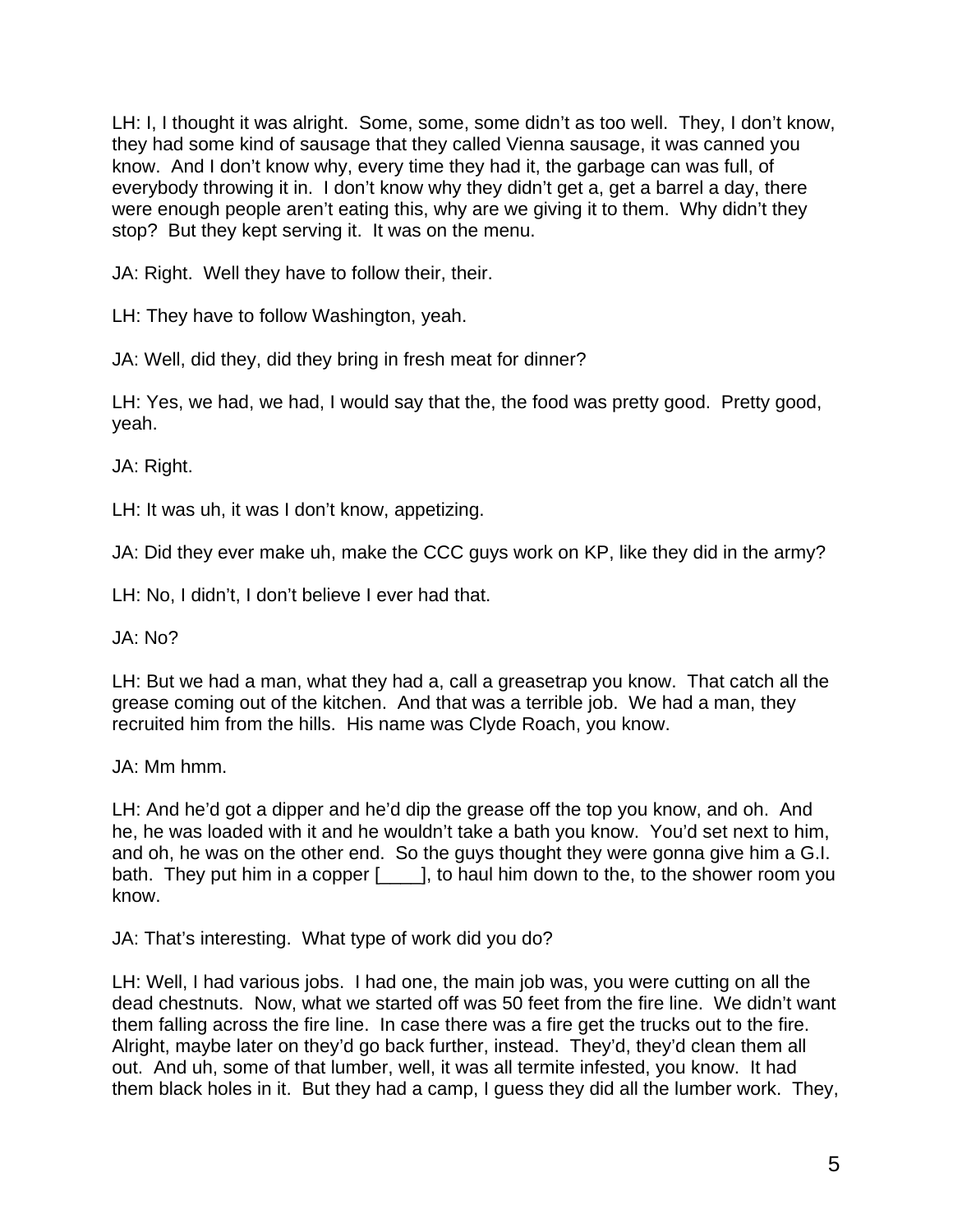they cut the lumber up into boards, you know. And some of the, people wanted, it was rustic, you know. It was, full of the termite holes, they wanted that. But it was a strong lumber.

JA: Right.

LH: Chestnut was strong.

JA: And they, what else did they use it for? They use it for just making lumber? Did they make fences out of some of the lumber? Or posts, or?

LH: Well, what we did, whatever was straight. We could use for lumber, you understand. We cut in maybe 30 foot whatever. They had these big trucks haul it out.

JA: Mm hmm.

LH: But there was a little bit of that way you couldn't use. They cut it up to 5 foot sections, and split it. And a lot of that stuff you took in our, our barracks. We had big fireplaces to throw it, we'd burn it, use it for fuel you know.

JA: Right.

LH: Mm hmm.

JA: And what other types of work did you do, besides cutting wood, and.

LH: Well, then we went out and we built the dog gone fire lines, fire lane, whatever you want to call them. Switchbacks you know. We, we had these uh, bulldozers, and the guy, Boom! Fire in the hole! We'd knock these stumps out of the, out of the earth you know.

JA: Right.

LH: And we'd pick up rocks and relocate them. And you know what a switchback is, that?

JA: Yes.

LH: We had to, we had to build the walls, you know what I mean. We did that.

JA: Yeah, very good.

LH: Mm hmm.

JA: And did they, they bring your food out into the field, your lunches?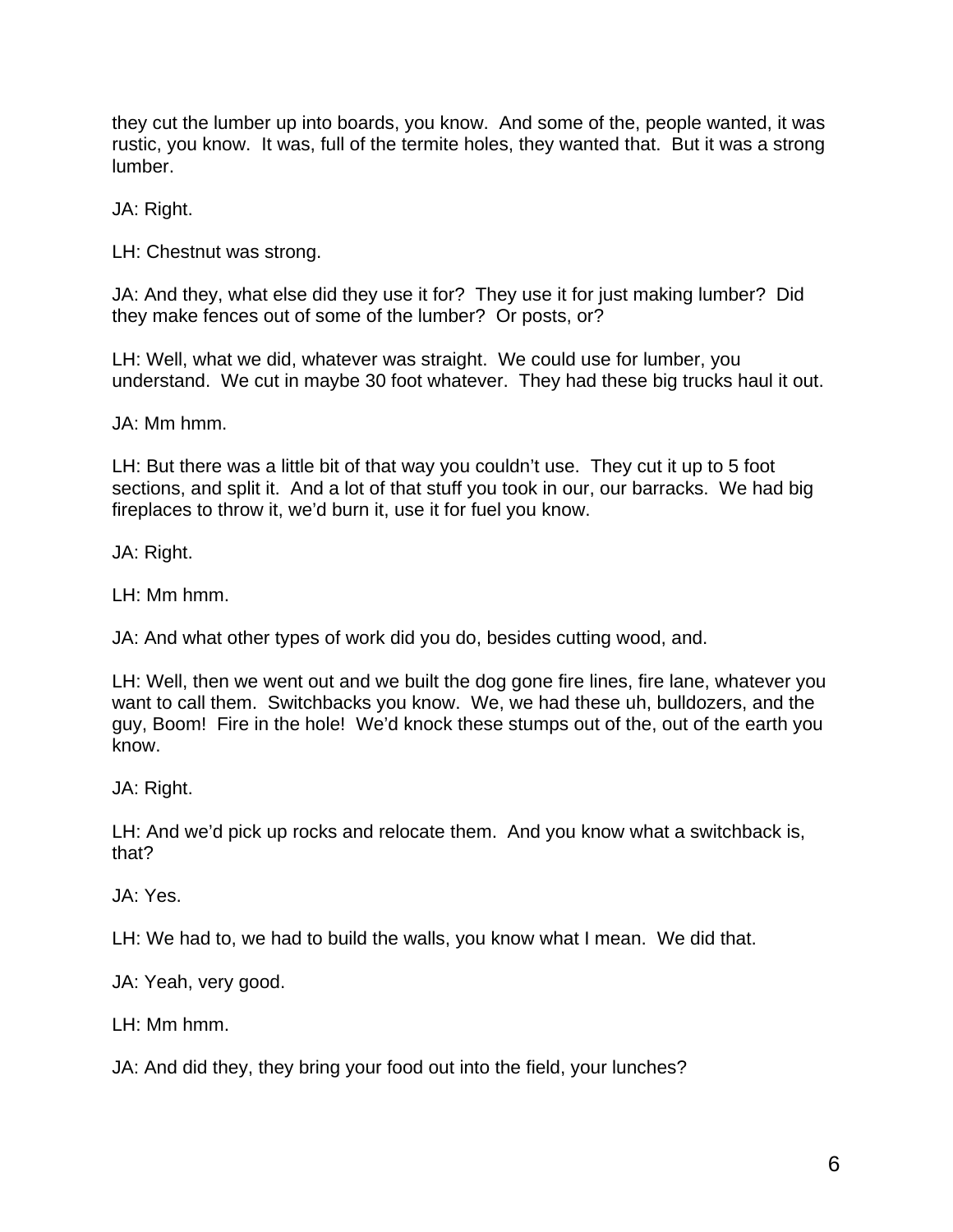LH: Oh yes, we got a big bucket, a big kettle of soup you know. It was, was pretty good. It was still, when you're hungry you know, you're not choosy, you just, you just dig in.

JA: Right.

LH: The soup. Then we had peanut butter sandwiches you know. And whatever else you know. The sandwiches wasn't nothing, nothing too good, but when you're hungry.

JA: You eat anything.

LH: Right. Solved the problem you know. But the soup was alright. It was hot.

JA: Right. Tell me about camp life, when you came back. How long did you work during the day?

LH: Oh, I, we worked, we worked 8 hours.

JA: Did you?

LH: I read in the paper, a lot of the camps up in New England only worked 6 hours.

JA: Mm hmm.

LH: I tell you, we got cheated.

JA: Did you get more pay for the extra?

LH: No way, no way. Then again, then again, when it was zero they wouldn't let you out, you know. They wouldn't let you out because they got, too many people got sick you know.

JA: Right.

LH: And uh, although we had the clothing, the clothing you know. But uh, they wouldn't let you out. And you'd make up the day on the Saturday.

JA: Oh, you had to make it up?

LH: Oh, you had to make it up. You had to make it up.

JA: Did they give you enough clothing to wear?

LH: The clothing was uh, it was a very good wool.

JA: Mm hmm.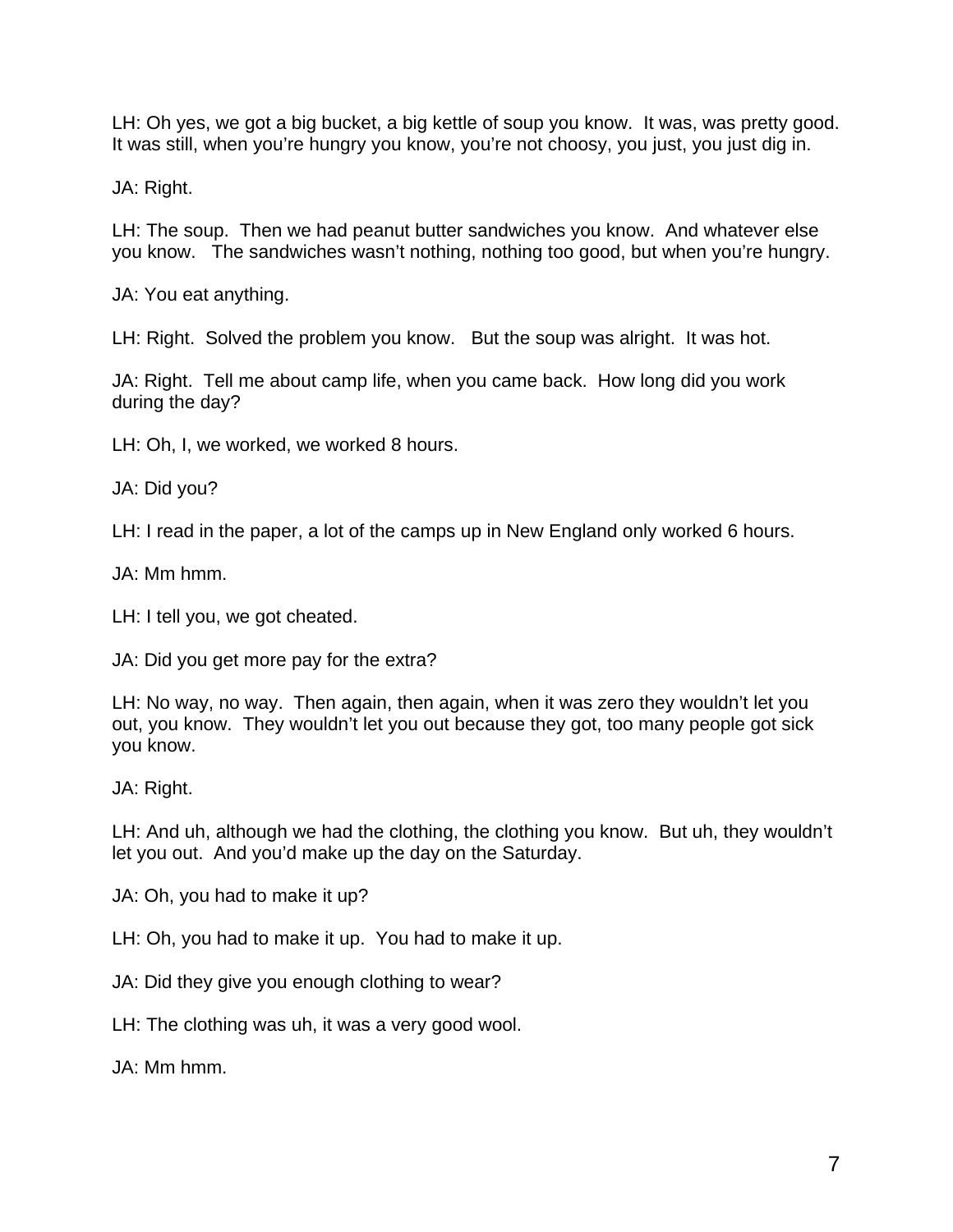LH: It was uh, we were comfortable. We were comfortable.

JA: Right. And uh, did many of the men get sick, or get injured?

LH: No, we didn't have that problem, we didn't have that problem. Uh, uh the casualties in our camp was very low. We didn't have much, uh, we didn't have, no, we didn't have much. And uh, a dentist came in every once in awhile. He had that chair you pump you know?

JA: Mm hmm.

LH: You know you pumped that, uh, that what they called a drill you know. It pumped you up.

JA: Did a lot of guys go to see the dentist or did they avoid him?

LH: I didn't go to see him. I, my teeth were ok, but some guys went to see him, you know. They'd come in maybe once a week or maybe once every 2 weeks you know. They would, they had.

JA: Was there a doctor on, in the camp?

LH: No, we had no doctor?

JA: But there was one close enough by, to.

LH: Oh, yeah, you needed a doctor's service, it, it had, it's provided for you?

JA: Yeah. What about a barber? Did they ever bring a barber in to see you?

LH: No.

JA: Or you cut your own, each other's hair?

LH: Yeah. I don't remember that. We went into town I guess.

JA: Did you?

LH: I believe we did.

JA: Tell me, tell me about the, they had a lot of sports and other recreation things in the camp.

LH: Oh, we were active.

JA: Were you?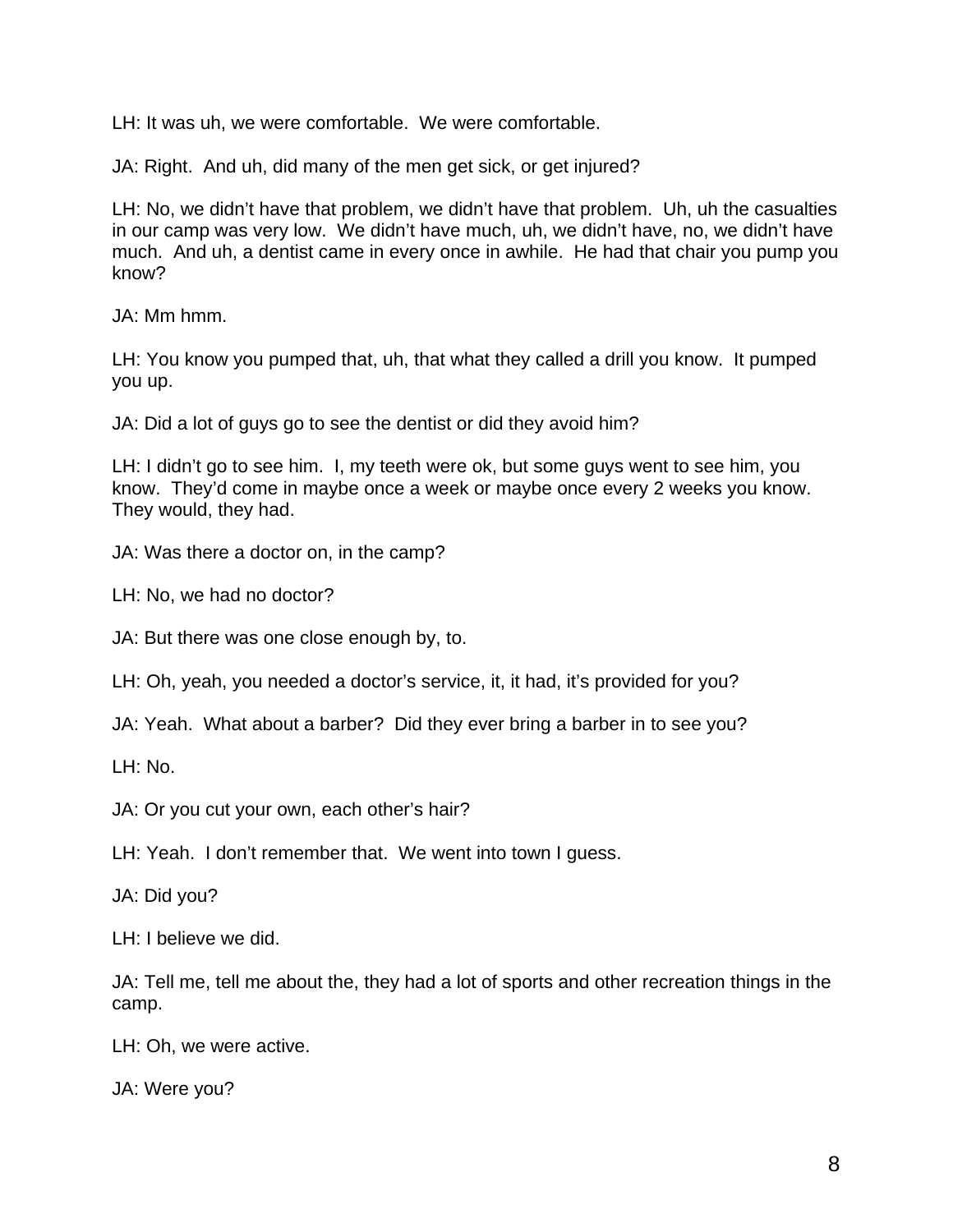LH: I liked to play footfall, I liked to play baseball. I played ping pong. And I played pool. But every once in awhile. I was pretty active.

JA: Were you, were you part of a team?

LH: No, no. Amongst ourselves you know. To break the monotony, you know. You'd get out in the field, we'd play ball, and we spent the time that way you know.

JA: Yeah, well you'd also mentioned earlier about uh, having crafts and things like that they'd teach you.

LH: Oh yeah. Like I said, we had a man by the name of Mr., Mr. Kinney. K-I-N-N-E-Y. He was, had a little knowledge of uh, everything you know. Like leather craft, photography.

JA: Mm hmm.

LH: And they had a welding outfit, if you wanted to learn a little bit about welding you know. And that was pretty nice.

JA: Did a lot of the guys then went and.

LH: Oh you were interested, you could, oh it was maybe 2 hours in the evening that they'd show, he'd teach you what he knew about it you know.

JA: And uh, did you go into town from time to time?

LH: We went in every Friday night they had a truck you know. And you'd go into town. And uh, and uh, drink a couple of NA's, in a. Non-Alcohol they had, that's all they had at that time. Non-alcohol beer that you used to drink.

JA: Yeah, you went to a regular tavern, or?

LH: We had one tavern down there that we used to go to in Elkton, yeah. Mm hmm.

JA: Yeah. And uh.

LH: We were just kids you know. You had to be 21 to get the real stuff.

JA: The real stuff.

LH: Yeah.

JA: Do the, were the townspeople nice to you?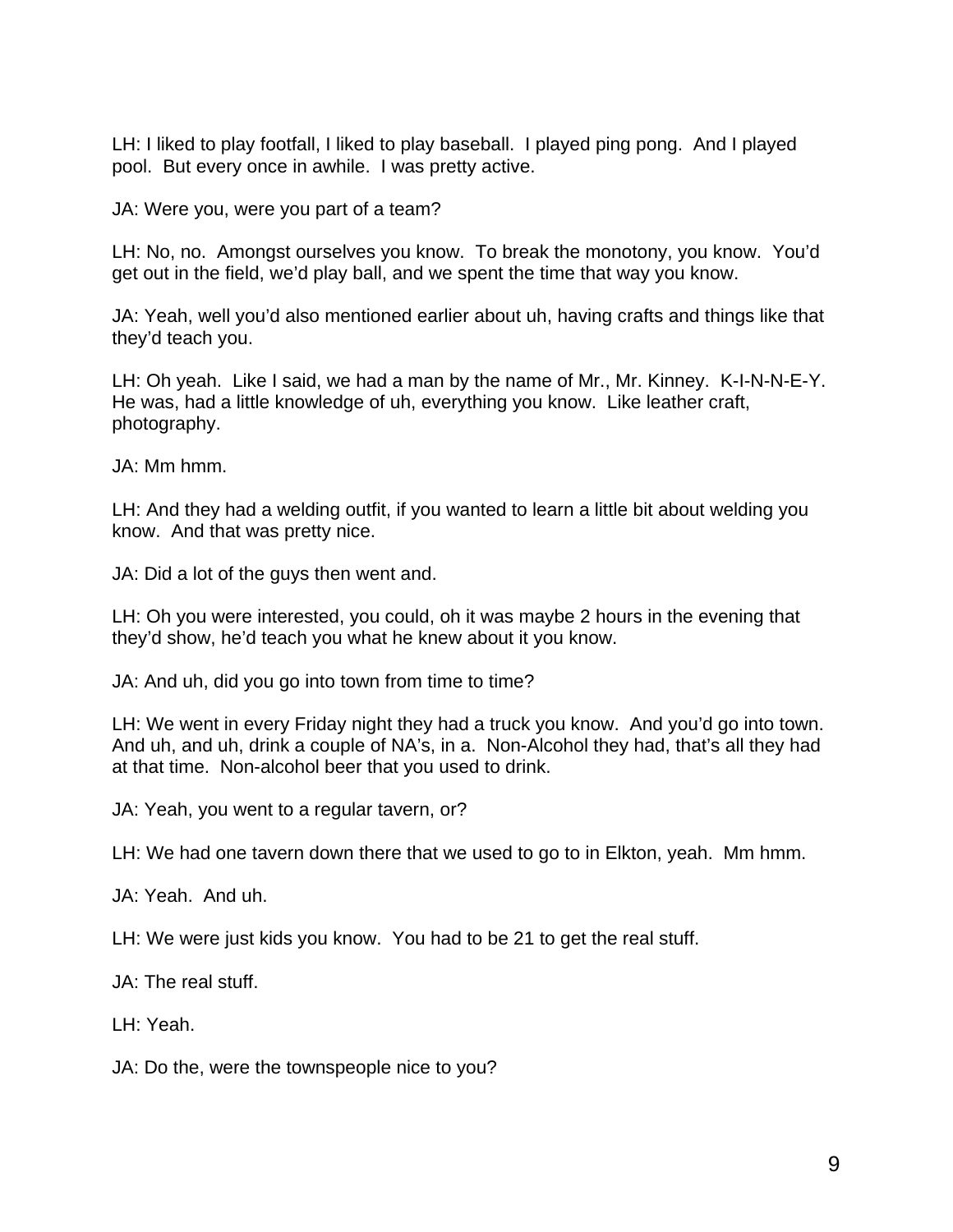LH: Well, uh, I can't say yes or no. I uh, I don't know. I, I would say they were ok.

JA: They didn't organize any events for you to go to?

LH: No, no, it wasn't like the USO in the service. You know this was all they. They, they didn't have anything for the CCC's. Only when they had a fire, then they [clapping] oh, boy, there comes the CC camp, you know.

JA: Did you, did you fought in fires.

LH: Yeah, we had fires. I was telling her, we had one, it's out on the table. Some guy was killed, it's downtown, you know. He had a patch, maybe 5 acres. And he put a match to it, to clear it for elevation you know, I mean uh, plowing. And it went up into the mountain you know.

JA: Really?

LH: Mm hmm.

JA: And that's only once or twice that you had to be involved in fire, fire brigades?

LH: Yeah. And we were talking about burning those pines. I was standing away from those tanks, a lot of those tanks are leakers you know. Those ones you pump. And you get the back end, it's all wet. And it's cold you know. Oh yeah. I, I don't, I used to jump for the rake all the time, and.

JA: You don't want near the tank. Yeah. Well in, in the summer time, uh, the weather was kind of warm. Did they take you some places to go swimming?

LH: No. Well, see I got out of it in March.

JA: Did you? How long were you in then?

LH: October to March. 6 months.

JA: 6 months?

LH: That was one hitch they call it.

JA: Yeah.

LH: Summertime I had a job offer at home. I worked up in Allentown.

JA: You went back down.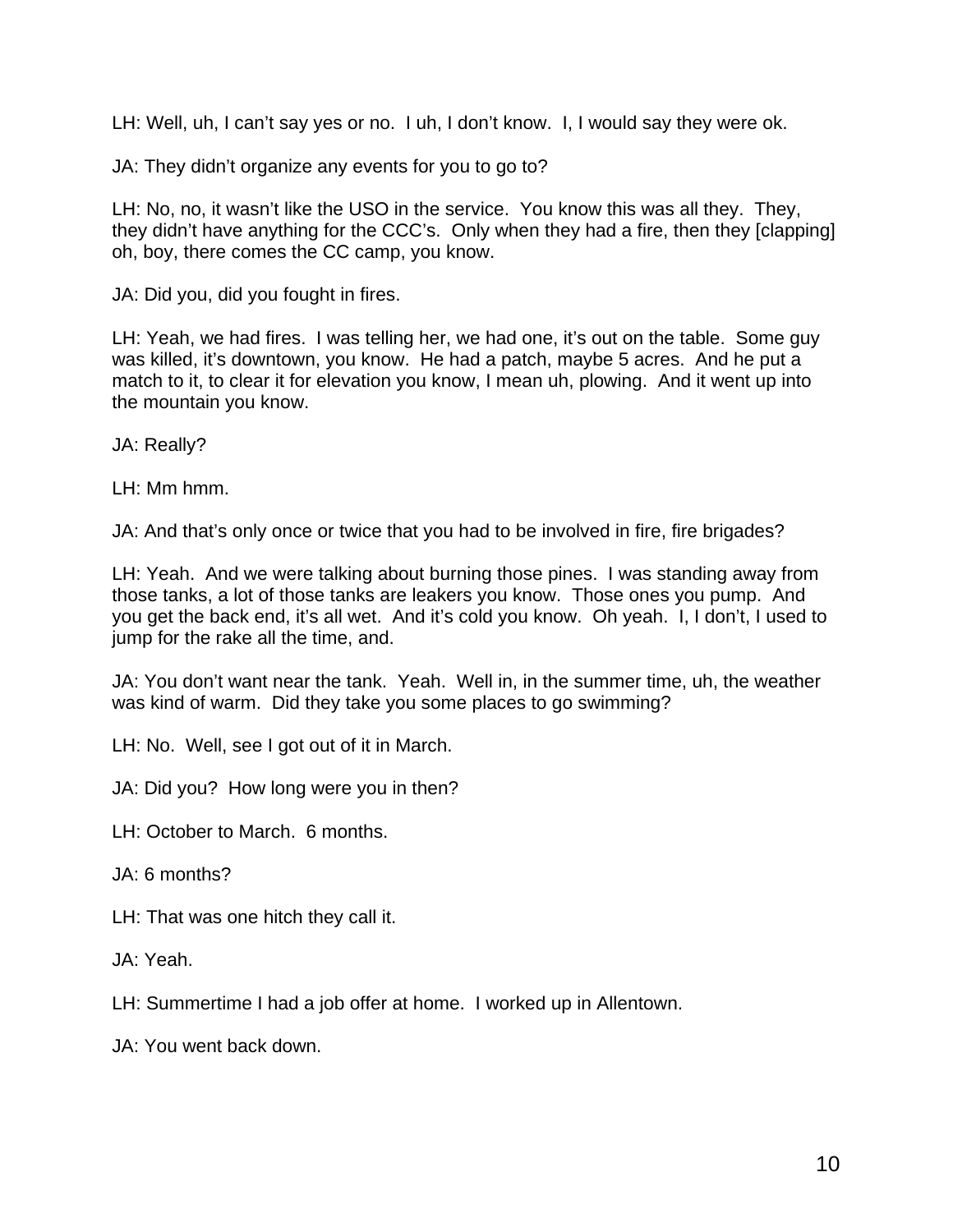LH: I was also offered a leader's job too, you know. They wanted leaders you know. And I said, no, this was a good job. It's \$40 dollars a month, you know. I said, no I'll do better up there. At the knitting mill. I did, I did all right.

JA: What type of work did you do? What did you go back to?

LH: I worked at the knitting mill. I worked at Bethlehem Steel at Bethlehem before the War. I quite and I enlisted in the Navy.

JA: Did you?

LH: Yeah. I spent almost 5 years in the Navy. I was in the PBM outfit. Navy airforce. They had a big PBM outfit in Norfolk. I was an instructor for 4 years you know. And then they sent me to Bermuda.

JA: Did they? That was a good year.

LH: See, see I was staff. And the officers take care of those people, you understand. It's all politics.

JA: A lot of things are politics.

LH: Yeah. You know the right man, you get the right job.

JA: You get the right job. So you were in during throughout the?

LH: Oh yeah. After the War I had enough points to get out. So I get down to Philadelphia. Oh, a look, you're a pretty big man, we're gonna recruit you for uh, shore patrol. Holy cow, I'm gonna get out of here. And I had stay an extra 6 months because they put me on shore patrol, you know regular shore patrol.

JA: Mm hmm.

LH: And I was doing that. You know, getting all the drunks here and there.

JA: Yeah, that's kind of a tough job.

LH: Oh, one time we had a bunch of amputee marines in the 20<sup>th</sup> Century Club. A beautiful club in Philadelphia. And the manager said, "I want them out of here." They were too drunk. They were getting those crutches and sweeping all, those glasses off the bar. Well he wanted them out of there. And we had to go in there and get them out, retrieve them, get them out, we had to carry them. And the people booed us, you know. Because we didn't manhandle them. Because they were amputees, they should let them do what they want. You can't do that.

JA: No. They can't destroy property.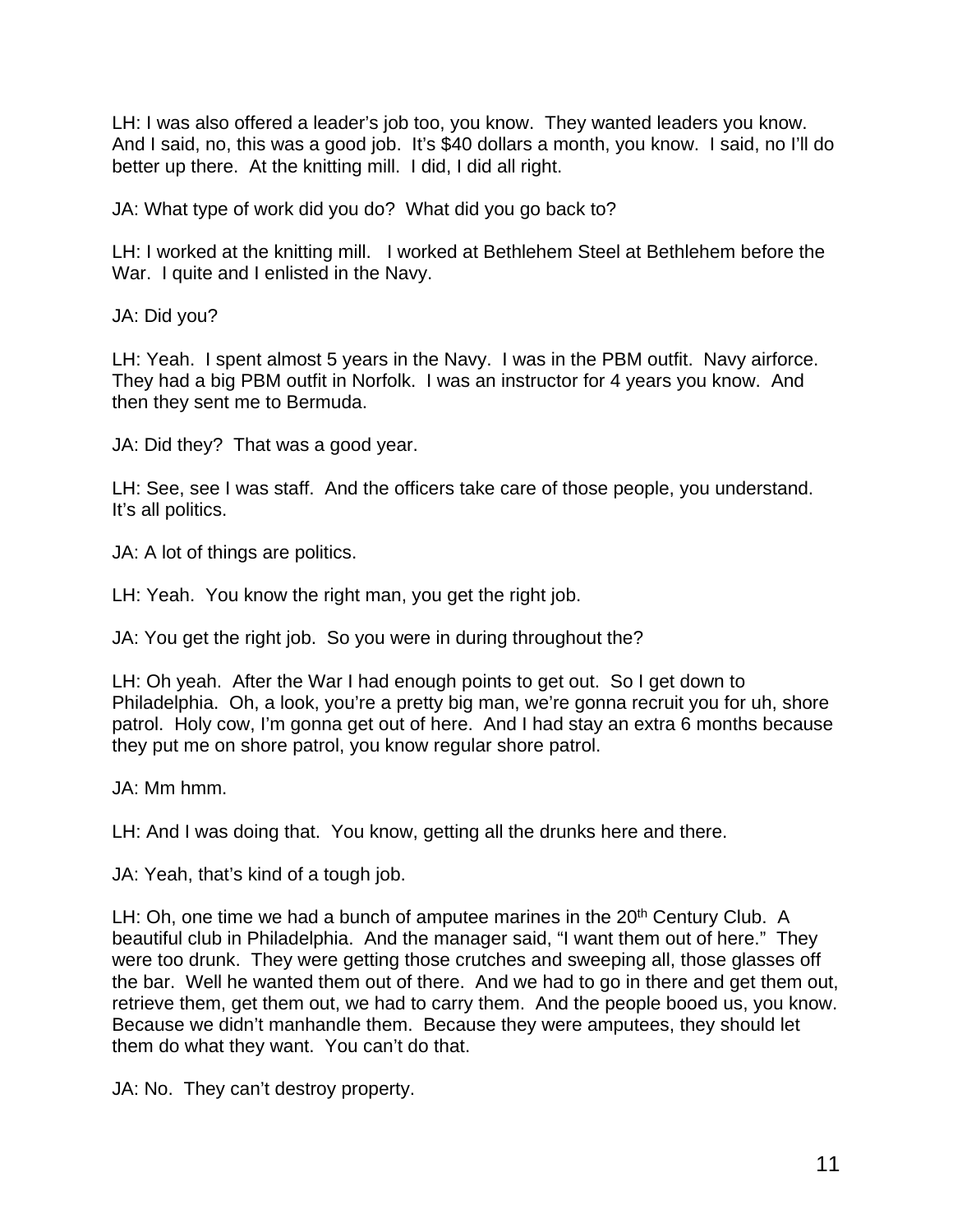LH: They booed us. Yeah, yeah.

JA: So you were the bad guys huh?

LH: I was the bad guy. We put them, took them back to the house. You know.

JA: Yeah, so uh, but then you went home again and worked in various jobs?

LH: Oh yeah. I went home, and I went back to Bethlehem Steel. I said listen, you owe me a couple years of vacation and I'd like to have them. Due to the fact that I was in the Navy for 5 years and I worked here 2 years. And that's at least 2 weeks vacation, I want the bucks I said. Oh no, they said. You've got to come back to work for 2 weeks. And I said, "Oh I don't want to do that." Well, I wasn't doing anything so I said ok.

JA: Mm hmm.

LH: I went down and got a physical you know.

JA: Mm hmm.

LH: And I went and put 2 weeks in there and I grabbed my money and run you know. And then I met an old man that was in charge of the locker room. And he gave me a bunch of lip you know. They had these locker you pull up. I said, I. And the guy couldn't even speak English too well you know. And I'd just come back from the service. Taking a lot of guff from a guy like that, you know? Uh, he, whatever you want to call, a displaced person you know. And then I got disgusted. I said, "Stick this job and shove it." And I never went back.

JA: Is that right?

LH: Yeah, I lost my vacation and uh, I felt, I felt bad. And it was a simple thing. That they gave me a locker. You know they got a lock and the chain came down, you pull it, you close it and pull it up. And I never went back. So now I drifted down to Pottstown. I worked for the Firestone people. They had a big plant. And the, yes I worked for Firestone for 35 years.

#### JA: Excellent.

LH: They paid better than the steel mills, they got better benefits, they sent all my kids through college you know. And uh, I did alright.

JA: That's real great. Listen, thank you so much Mr. Hacker for joining us today, and I hope that we'll be seeing you next year at the reunion too.

LH: I hope so. I just told Clyde I'm gonna get a busload of guys down from Allentown. They have a lot of CC campers up there.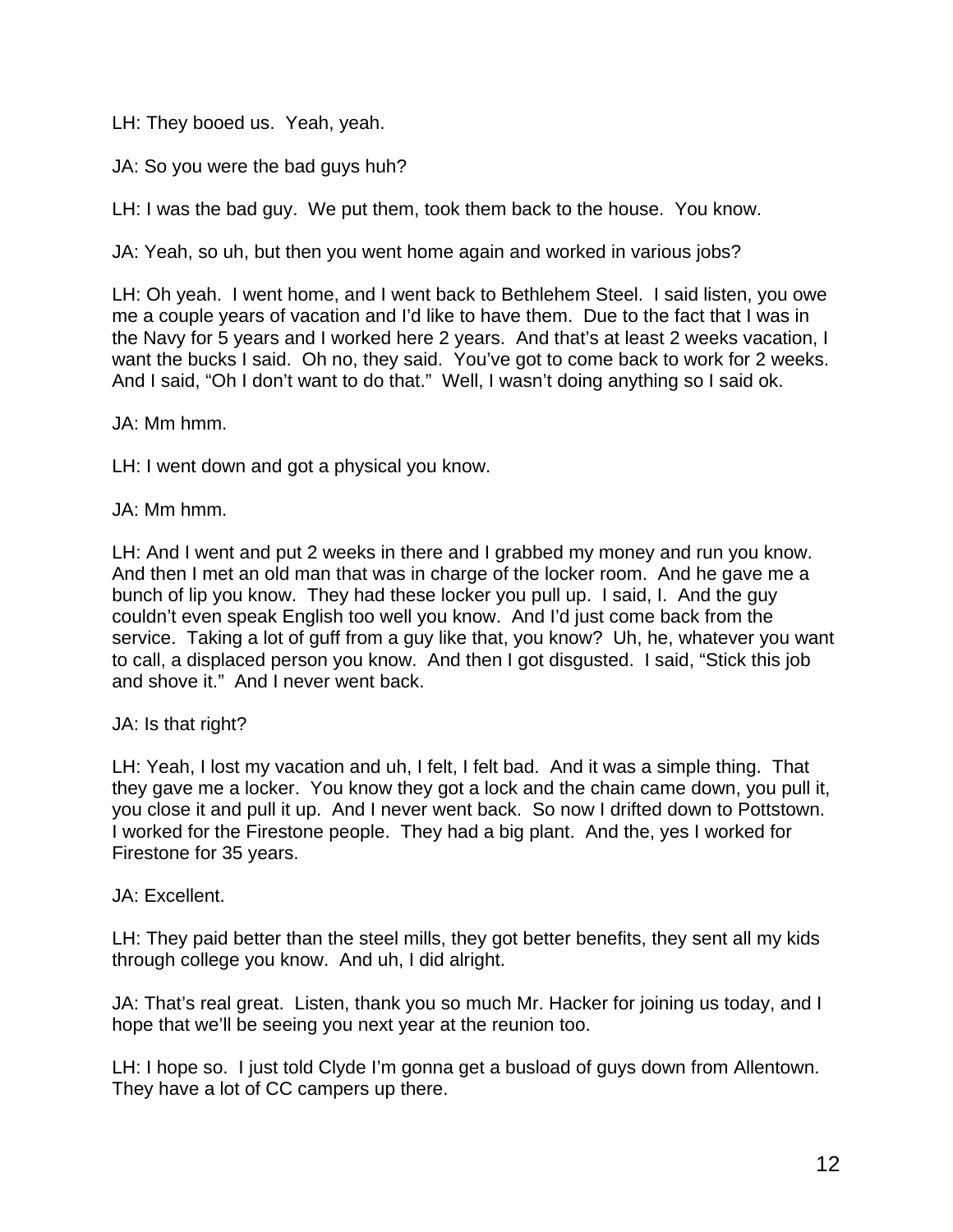JA: That is great. We need more, more participation.

LH: But I didn't tell you about how we used to count those dogwoods.

JA: Oh yes, tell me about that.

LH: Now like I said, our foreman was a, he had a degree in Forestry, he was a smart man, Mr. Miller. And like I said, you were chopping a green tree he'd get on you. And uh, we had uh, we were supposed to look for these dogwoods on top of the mountain. We'd go way back and we'd spread out and we'd each look for these dogwoods you know. And did them out and transplant them along. We had a place down here at Spotswood somewhere, they called Dogwood Terrace you know. Some spring you'd look back it was all, all white when they bloomed you know.

JA: Right.

LH: So we'd go back there and dig these things out. And, and you kind of make a quick job of it. Get the shovel down there and pry, and then if you broke the shovel it'd cost you 40 cents you know. They'd charge you 40 cents for the shovel handle. 40 cents, out of \$5, that's a pain.

JA: You're not making, no making. Uh, but uh, so what you're really saying is that a lot of the plants that are planted along the Drive, were actually dug out?

LH: They dug out from the mountain.

JA: Dug out from the mountain and brought in.

LH: They brought in, a lot of these, wherever was, where the ground would slide. That was the purpose, of keeping this ground from coming down.

JA: Erosion?

LH: Erosion, what they would call erosion, yes.

JA: And uh, they used a lot of chestnut, then and uh, old dead chestnut to also prevent erosion along the sides of the roads. They planted the dogwoods.

LH: Mm hmm. Mm hmm.

JA: What other plants did you dig up besides the dogwoods to transplant? Do you recall any?

LH: No, that's, that's the only one.